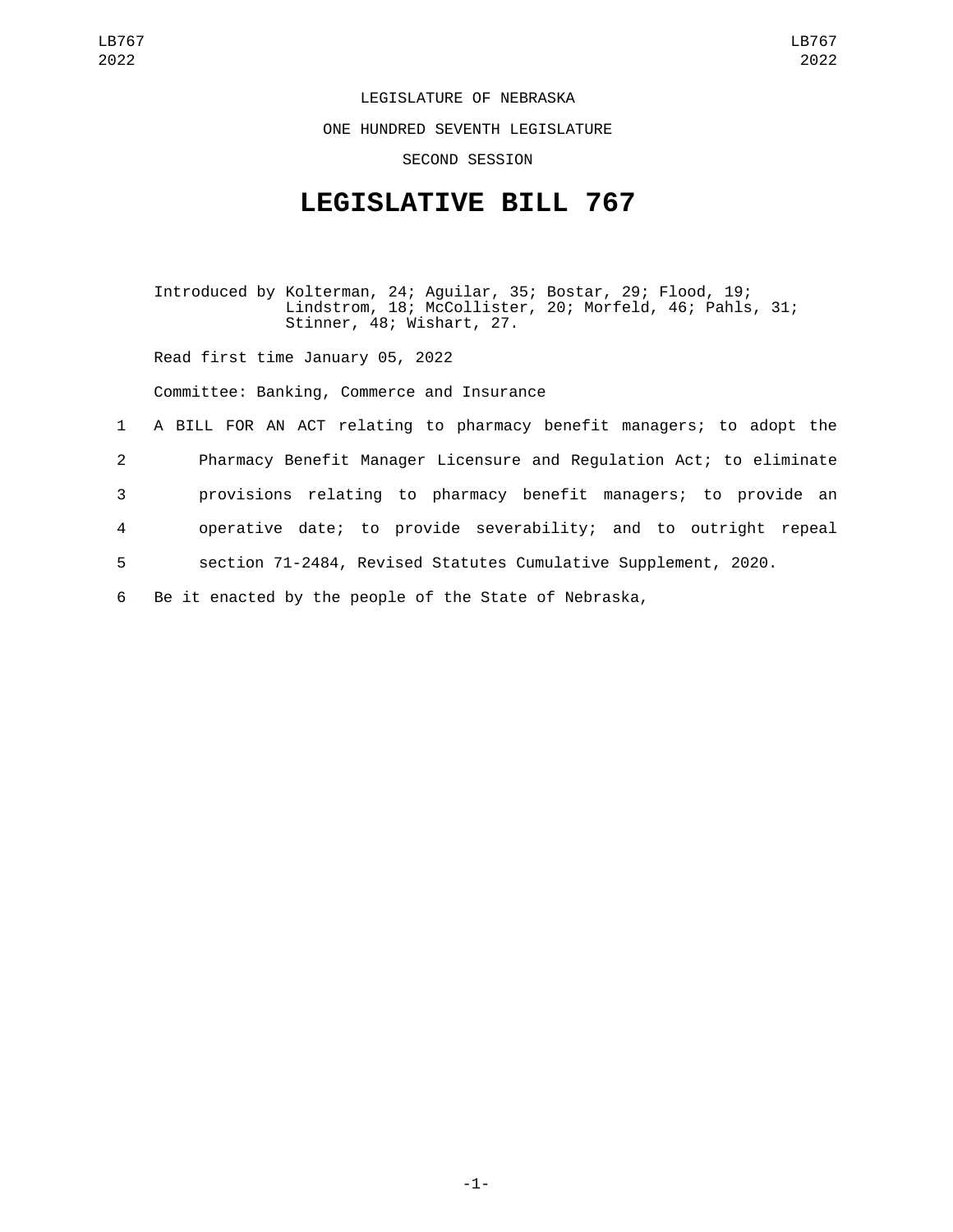| $\mathbf{1}$   | Section 1. Sections 1 to 12 of this act shall be known and may be         |
|----------------|---------------------------------------------------------------------------|
| $\overline{2}$ | cited as the Pharmacy Benefit Manager Licensure and Regulation Act.       |
| 3              | Sec. 2. (1) The Pharmacy Benefit Manager Licensure and Regulation         |
| 4              | establishes the standards and criteria for the licensure and<br>Act       |
| 5              | requlation of pharmacy benefit managers providing a claims processing     |
| 6              | service or other prescription drug or device service for a health benefit |
| $\overline{7}$ | plan.                                                                     |
| 8              | (2) The purposes of the act are to:                                       |
| 9              | (a) Promote, preserve, and protect public health, safety, and             |
| 10             | welfare through effective regulation and licensure of pharmacy benefit    |
| 11             | managers;                                                                 |
| 12             | Promote the solvency of the commercial health insurance<br>(b)            |
| 13             | industry, the regulation of which is reserved to the states by the        |
| 14             | federal McCarran-Ferguson Act, 15 U.S.C. 1011 to 1015, as such act and    |
| 15             | sections existed on January 1, 2022, as well as provide for consumer      |
| 16             | savings and encourage fairness in prescription drug benefits;             |
| 17             | (c) Provide for powers and duties of the director; and                    |
| 18             | (d) Prescribe monetary penalties for violations of the Pharmacy           |
| 19             | Benefit Manager Licensure and Regulation Act.                             |
| 20             | Sec. 3. For purposes of the Pharmacy Benefit Manager Licensure and        |
| 21             | Regulation Act:                                                           |
| 22             | (1) Auditing entity means a pharmacy benefit manager or any person        |
| 23             | that represents a pharmacy benefit manager in conducting an audit for     |
| 24             | compliance with a contract between the pharmacy benefit manager and a     |
| 25             | pharmacy;                                                                 |
| 26             | (2) Claims processing service means an administrative service             |
| 27             | performed in connection with the processing and adjudicating of a claim   |
| 28             | relating to a pharmacist service that includes:                           |
| 29             | (a) Receiving a payment for a pharmacist service; or                      |
| 30             | (b) Making a payment to a pharmacist or pharmacy for a pharmacist         |
| 31             | service;                                                                  |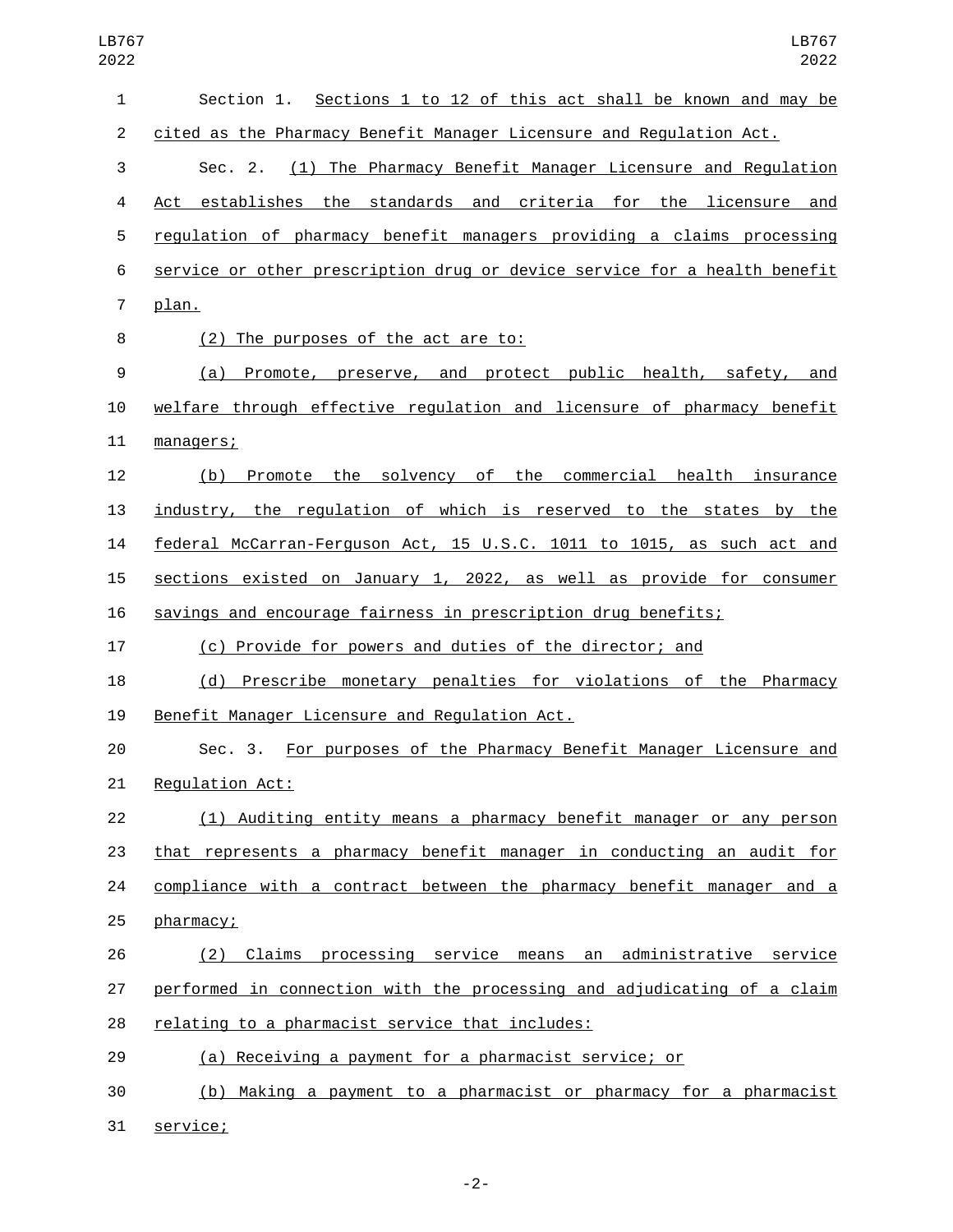| 1              | Covered person means a member, policyholder, subscriber,<br>(3)           |
|----------------|---------------------------------------------------------------------------|
| 2              | enrollee, beneficiary, dependent, or other individual participating in a  |
| 3              | health benefit plan;                                                      |
| 4              | (4) Director means the Director of Insurance;                             |
| 5              | (5) Health benefit plan means a policy, contract, certificate, or         |
| 6              | agreement entered into, offered, or issued by a health carrier to         |
| $\overline{7}$ | provide, deliver, arrange for, pay for, or reimburse any of the costs of  |
| 8              | a physical, mental, or behavioral health care service;                    |
| 9              | (6) Health carrier has the same meaning as in section 44-1303;            |
| 10             | (7) Other prescription drug or device service means a service other       |
| 11             | than a claims processing service, provided directly or indirectly,        |
| 12             | whether in connection with or separate from a claims processing service,  |
| 13             | including, but not limited to:                                            |
| 14             | (a) Negotiating a rebate, discount, or other financial incentive or       |
| 15             | arrangement with a drug company;                                          |
| 16             | (b) Disbursing or distributing a rebate;                                  |
| 17             | (c) Managing or participating in an incentive program or arrangement      |
| 18             | for a pharmacist service;                                                 |
| 19             | (d) Negotiating or entering into a contractual arrangement with a         |
| 20             | pharmacist or pharmacy;                                                   |
| 21             | (e) Developing and maintaining a formulary;                               |
| 22             | (f) Designing a prescription benefit program; or                          |
| 23             | (g) Advertising or promoting a service;                                   |
| 24             | (8) Pharmacist has the same meaning as in section 38-2832;                |
| 25             | (9) Pharmacist service means a product, good, or service or any           |
| 26             | combination thereof provided as a part of the practice of pharmacy;       |
| 27             | (10) Pharmacy has the same meaning as in section 71-425;                  |
| 28             | $(11)(a)$ Pharmacy benefit manager means a person, business,<br>or        |
| 29             | entity, including a wholly or partially owned or controlled subsidiary of |
| 30             | a pharmacy benefit manager, that provides a claims processing service or  |
| 31             | other prescription drug or device service for a health benefit plan to a  |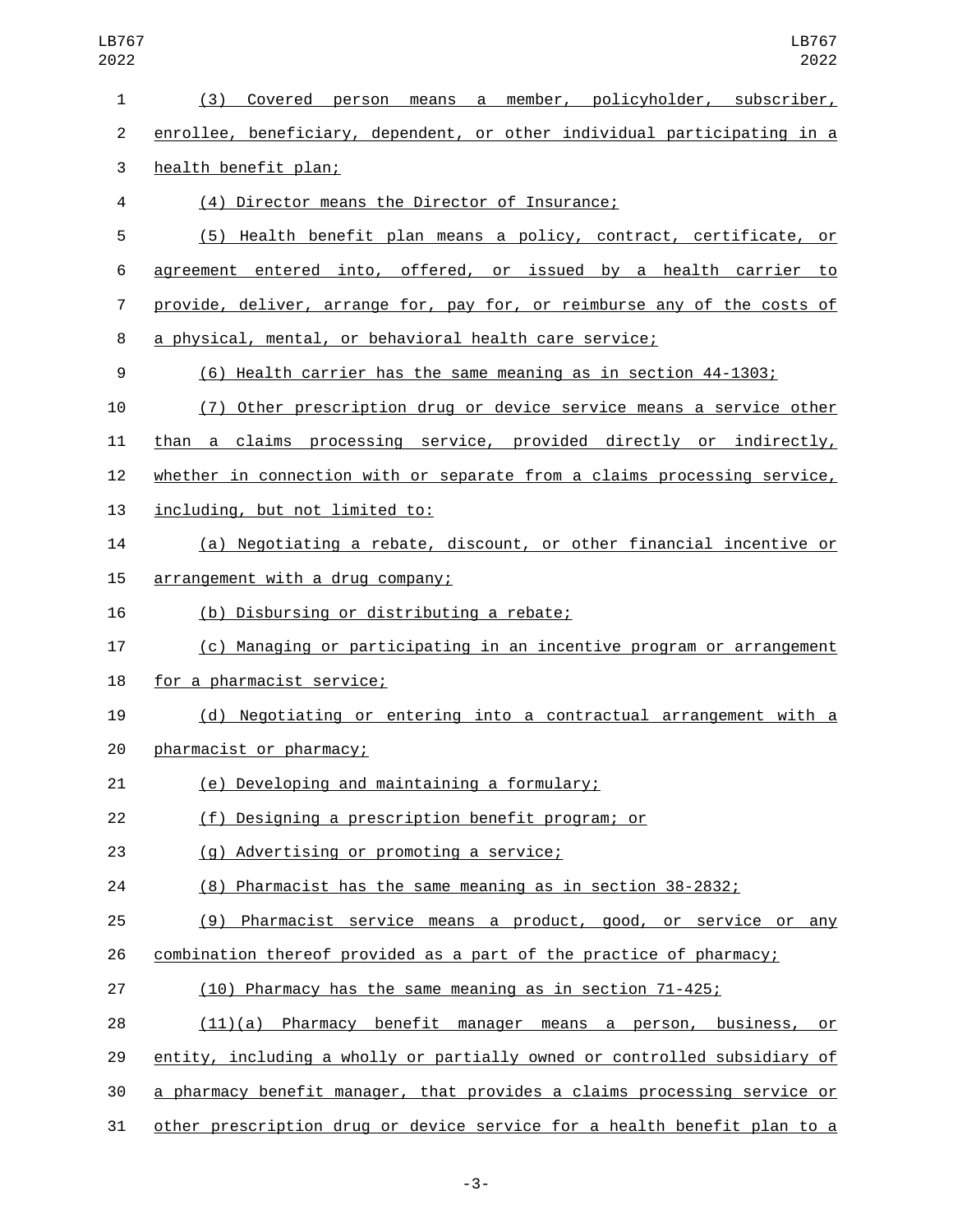| 1              | covered person who is a resident of this state;                          |
|----------------|--------------------------------------------------------------------------|
| $\overline{2}$ | (b) Pharmacy benefit manager does not include:                           |
| 3              | (i) A health care facility licensed in this state;                       |
| 4              | (ii) A health care professional licensed in this state;                  |
| 5              | (iii) A consultant who only provides advice as to the selection or       |
| 6              | performance of a pharmacy benefit manager; or                            |
| $\overline{7}$ | (iv) A health carrier to the extent that it performs any claims          |
| 8              | processing service or other prescription drug or<br>device service       |
| 9              | exclusively for its enrollees; and                                       |
| 10             | (12) Plan sponsor has the same meaning as in section 44-2702.            |
| 11             | (1) The Pharmacy Benefit Manager Licensure and Regulation<br>Sec. 4.     |
| 12             | Act applies to any contract or health benefit plan issued, renewed,      |
| 13             | recredentialed, amended, or extended on or after the operative date of   |
| 14             | this act, including any health carrier that performs a claims processing |
| 15             | service or other prescription drug or device service through a third     |
| 16             | party.                                                                   |
| 17             | (2) As a condition of licensure, any contract in existence on the        |
| 18             | date a pharmacy benefit manager receives its license to do business in   |
| 19             | this state shall comply with the requirements of the act.                |
| 20             | (3) Nothing in the act is intended or shall be construed to conflict     |
| 21             | with existing relevant federal law.                                      |
| 22             | Sec. 5. (1) A person shall not establish or operate as a pharmacy        |
| 23             | benefit manager in this state for a health benefit plan without first    |
| 24             | obtaining a license from the director under the Pharmacy Benefit Manager |
| 25             | Licensure and Regulation Act.                                            |
| 26             | (2) The director may adopt and promulgate rules and regulations          |
| 27             | establishing the licensing application, financial, and reporting         |
| 28             | requirements for pharmacy benefit managers under the act.                |
| 29             | (3) A person applying for a pharmacy benefit manager license shall       |
| 30             | submit an application for licensure in the form and manner prescribed by |
| 31             | the director.                                                            |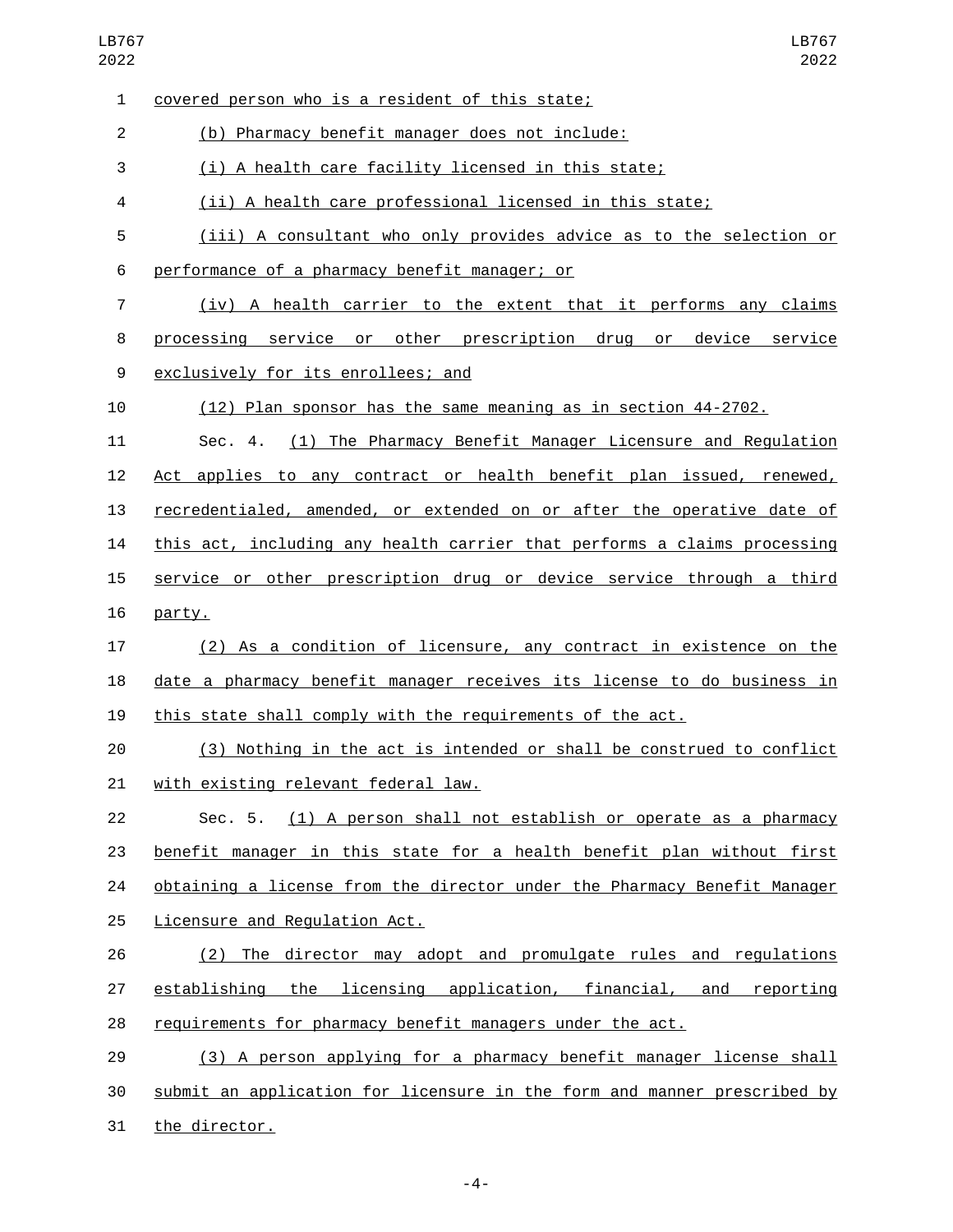(4) A person submitting an application for a pharmacy benefit manager license shall include with the application a nonrefundable application fee. The director shall establish the nonrefundable application fee in an amount not to exceed five hundred dollars.

 (5) The director may refuse to issue or renew a license if the director determines that the applicant or any individual responsible for the conduct of affairs of the applicant is not competent, trustworthy, financially responsible, or of good personal and business reputation, has been found to have violated the insurance laws of this state or any other jurisdiction, or has had an insurance or other certificate of authority or license denied or revoked for cause by any jurisdiction.

 (6)(a) Unless surrendered, suspended, or revoked by the director, a license issued under this section is valid as long as the pharmacy benefit manager continues to do business in this state and remains in compliance with the provisions of the act and any applicable rules and regulations, including the completion of a renewal application on a form prescribed by the director and payment of an annual license renewal fee. The director shall establish the annual license renewal fee in an amount 19 not to exceed two hundred fifty dollars.

 (b) Such application and renewal fee shall be received by the director on or before thirty days prior to the anniversary of the effective date of the pharmacy benefit manager's initial or most recent 23 license.

 Sec. 6. (1) A participation contract between a pharmacy benefit manager and any pharmacist or pharmacy providing prescription drug coverage for a health benefit plan shall not prohibit or restrict any pharmacy or pharmacist from or penalize any pharmacy or pharmacist for disclosing to any covered person any health care information that the pharmacy or pharmacist deems appropriate regarding:

 (a) The nature of treatment, risks, or an alternative to such 31 treatment;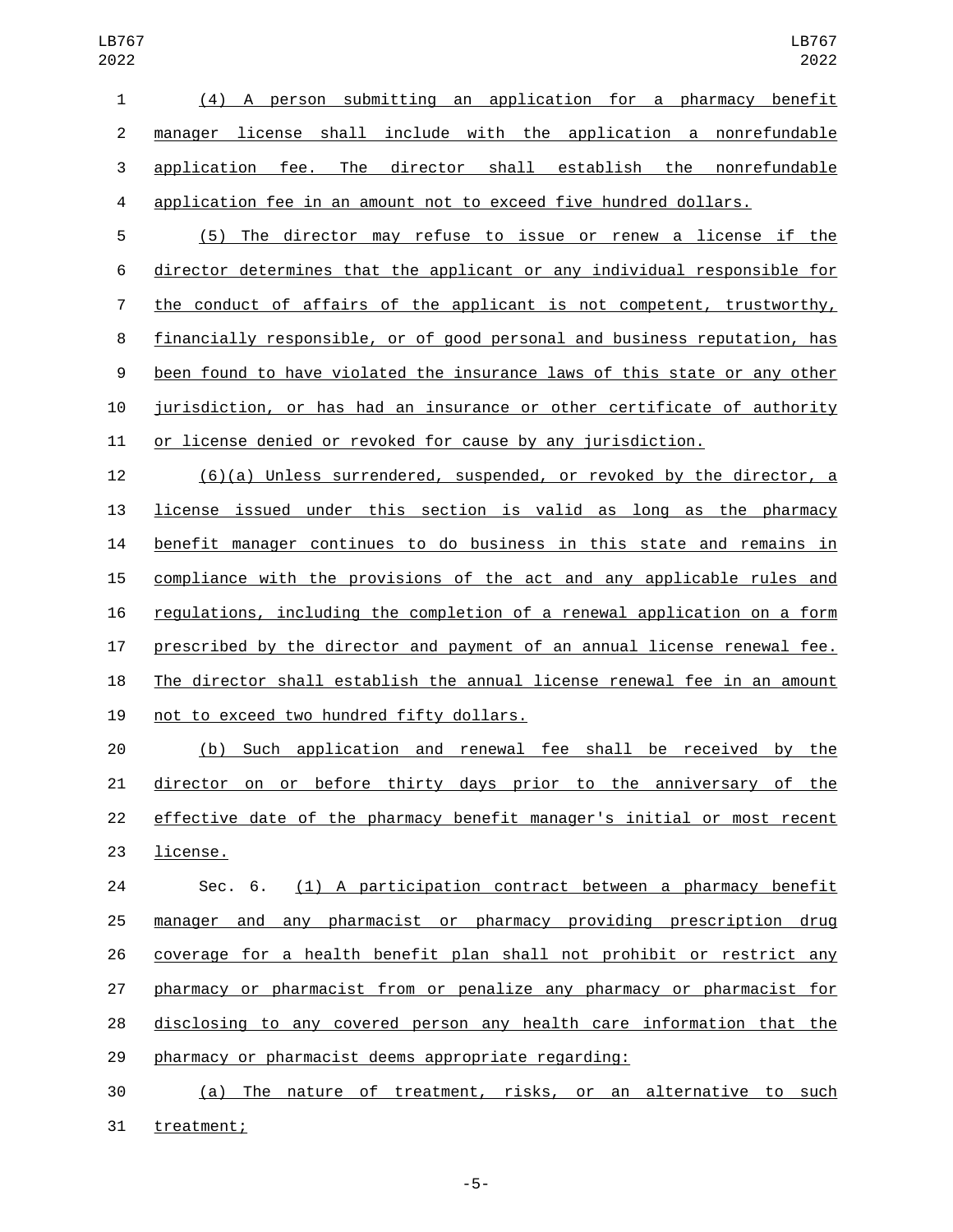| LB767<br>2022             | LB767<br>2022                                                            |
|---------------------------|--------------------------------------------------------------------------|
| 1                         | (b) The availability of an alternate therapy, consultation, or test;     |
| $\overline{c}$            | (c) The decision of a utilization reviewer or similar person to          |
| $\ensuremath{\mathsf{3}}$ | authorize or deny a service;                                             |
| 4                         | (d) The process that is used to authorize or deny a health care          |
| 5                         | service or benefit; or                                                   |
| 6                         | (e) Information on any financial incentive or structure used by the      |
| $\overline{7}$            | health carrier.                                                          |
| 8                         | (2) A pharmacy benefit manager shall not prohibit a pharmacy or          |
| 9                         | pharmacist from discussing information regarding the total cost for a    |
| 10                        | pharmacist service for a prescription drug or from selling a more        |
| 11                        | affordable alternative to the covered person if a more affordable        |
| 12                        | alternative is available.                                                |
| 13                        | (3) A pharmacy benefit manager contract with a participating             |
| 14                        | pharmacist or pharmacy shall not prohibit, restrict, or limit disclosure |
| 15                        | of information to the director, law enforcement, or a state or federal   |
| 16                        | governmental official, provided that:                                    |
| 17                        | (a) The recipient of the information represents that such recipient      |
| 18                        | has the authority, to the extent provided by state or federal law, to    |
| 19                        | maintain proprietary information as confidential; and                    |
| 20                        | (b) Prior to disclosure of information designated as confidential,       |
| 21                        | the pharmacist or pharmacy:                                              |
| 22                        | (i) Marks as confidential any document in which the information          |
| 23                        | appears; or                                                              |
| 24                        | (ii) Requests confidential treatment for any oral communication of       |
| 25                        | the information.                                                         |
| 26                        | (4) A pharmacy benefit manager shall not terminate the contract with     |
| 27                        | or penalize a pharmacist or pharmacy due to the pharmacist or pharmacy:  |
| 28                        | Disclosing information about a pharmacy benefit manager<br>(a)           |
| 29                        | practice, except information determined to be a trade secret, as         |
| 30                        | determined by state law or the director; or                              |
| 31                        | (b) Sharing any portion of the pharmacy benefit manager contract         |

-6-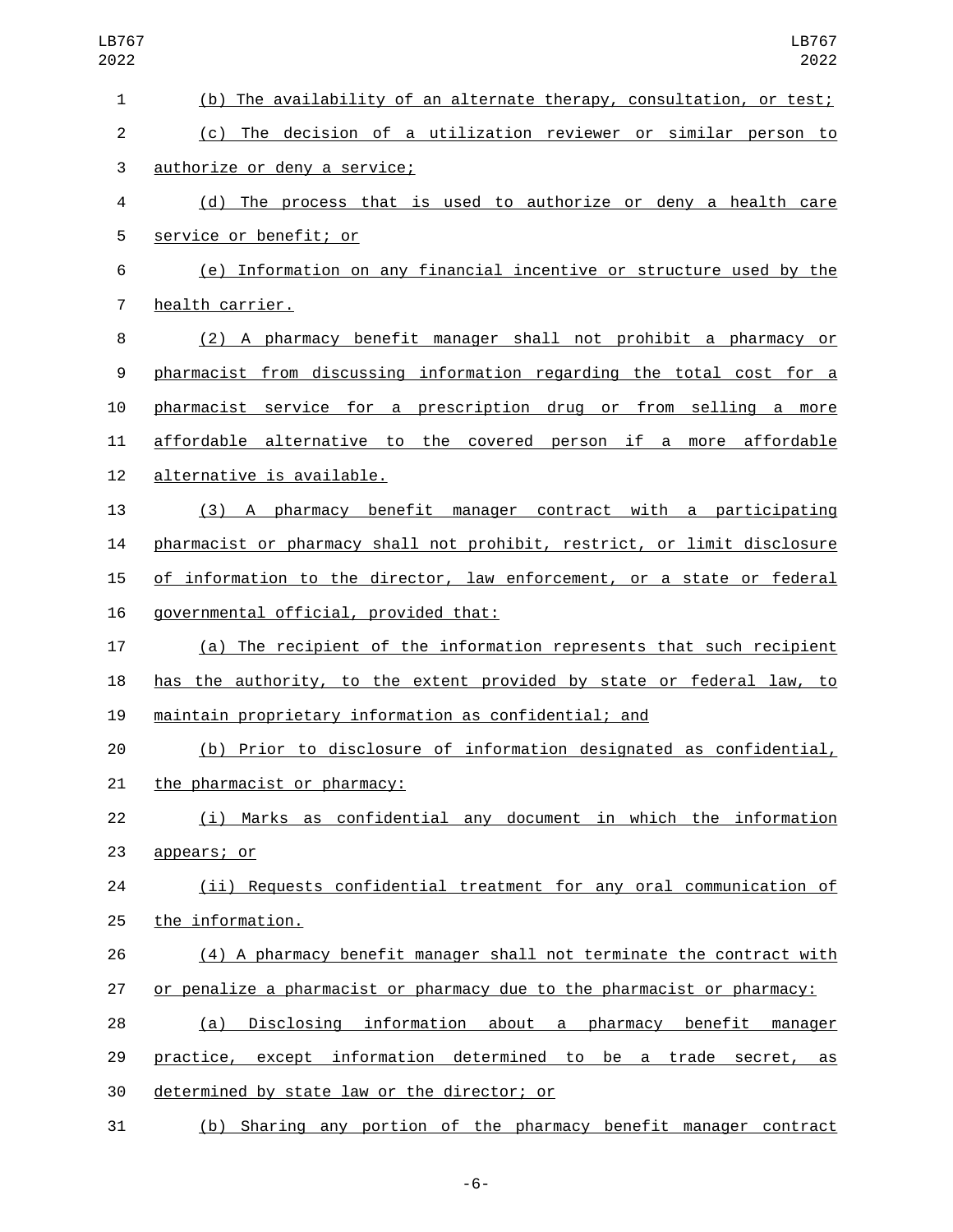with the director pursuant to a complaint or a query regarding whether the contract is in compliance with the Pharmacy Benefit Manager Licensure 3 and Regulation Act. (5)(a) A pharmacy benefit manager shall not require a covered person purchasing a covered prescription drug to pay an amount greater than the lesser of the covered person's cost-sharing amount under the terms of the health benefit plan or the amount the covered person would pay for the drug if the covered person were paying the cash price. (b) Any amount paid by a covered person under subdivision (5)(a) of this section shall be attributable toward any deductible or, to the extent consistent with section 2707 of the federal Public Health Service Act, 42 U.S.C. 300gg-6, as such section existed on January 1, 2022, the annual out-of-pocket maximum under the covered person's health benefit 14 plan. Sec. 7. (1) Unless otherwise prohibited by federal law, an auditing 16 entity conducting a pharmacy audit shall: (a) Give any pharmacy notice fifteen business days prior to 18 conducting an initial onsite audit; (b) For any audit that involves clinical or professional judgement, conduct such audit by or in consultation with a pharmacist; and (c) Audit each pharmacy under the same standards and parameters as 22 other similarly situated pharmacies. (2) Unless otherwise prohibited by federal law, for any pharmacy 24 audit conducted by an auditing entity: 25 (a) The period covered by the audit shall not exceed twenty-four months from the date that the claim was submitted to the auditing entity, unless a longer period is required under state or federal law; (b) If an auditing entity uses random sampling as a method for selecting a set of claims for examination, the sample size shall be 30 appropriate for a statistically reliable sample; LB767

(c) The auditing entity shall provide the pharmacy a masked list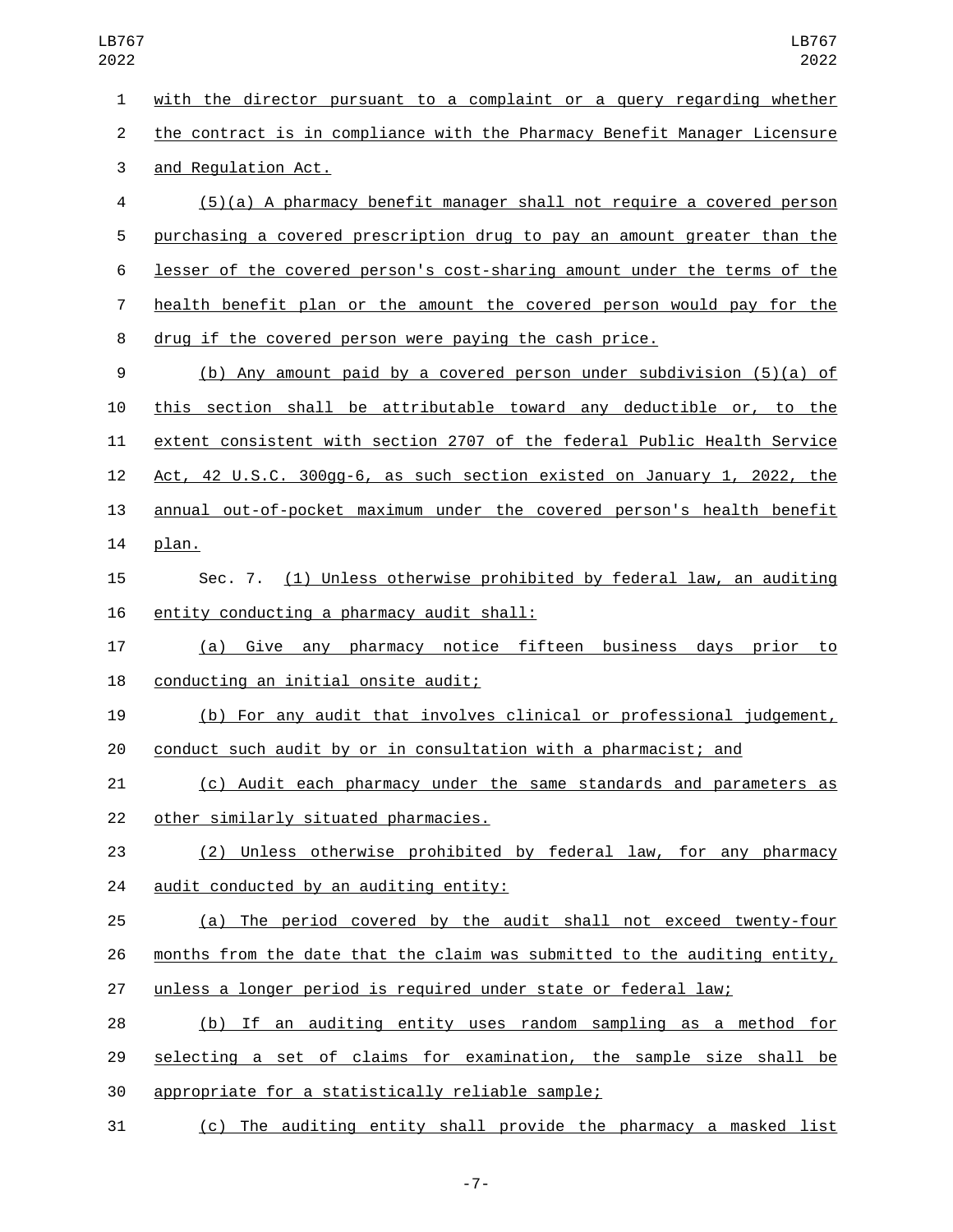containing any prescription number or date range that the auditing entity 2 is seeking to audit; (d) No onsite audit shall take place during the first five business days of the month without the consent of the pharmacy; (e) No auditor shall enter the area of any pharmacy where patient- specific information is available without being escorted by an employee of the pharmacy and, to the extent possible, each auditor shall remain out of the sight and hearing range of any pharmacy customer; (f) No recoupment shall be deducted from or applied against a future remittance until after the appeal process is complete and both parties 11 receive the results of the final audit; (g) No pharmacy benefit manager shall require information to be written on a prescription unless such information is required to be written on the prescription by state or federal law; (h) Recoupment may be assessed for information not written on a 16 prescription if: (i)(A) Such information is required in the provider manual; or (B) The information is required by the federal Food and Drug Administration or the drug manufacturer's product safety program; and (ii) The information required under subdivision (i)(A) or (B) of this subdivision (h) is not readily available for the auditing entity at 22 the time of the audit; and (i) No auditing entity or agent shall receive payment based on a 24 percentage of any recoupment. (3) For recoupment under the Pharmacy Benefit Manager Licensure and 26 Regulation Act, the auditing entity shall: (a) Include consumer-oriented parameters based on manufacturer 28 listings in the audit parameters; (b) Consider the pharmacy's usual and customary price for a compounded medication as the reimbursable cost, unless the pricing method 31 is outlined in the pharmacy provider contract;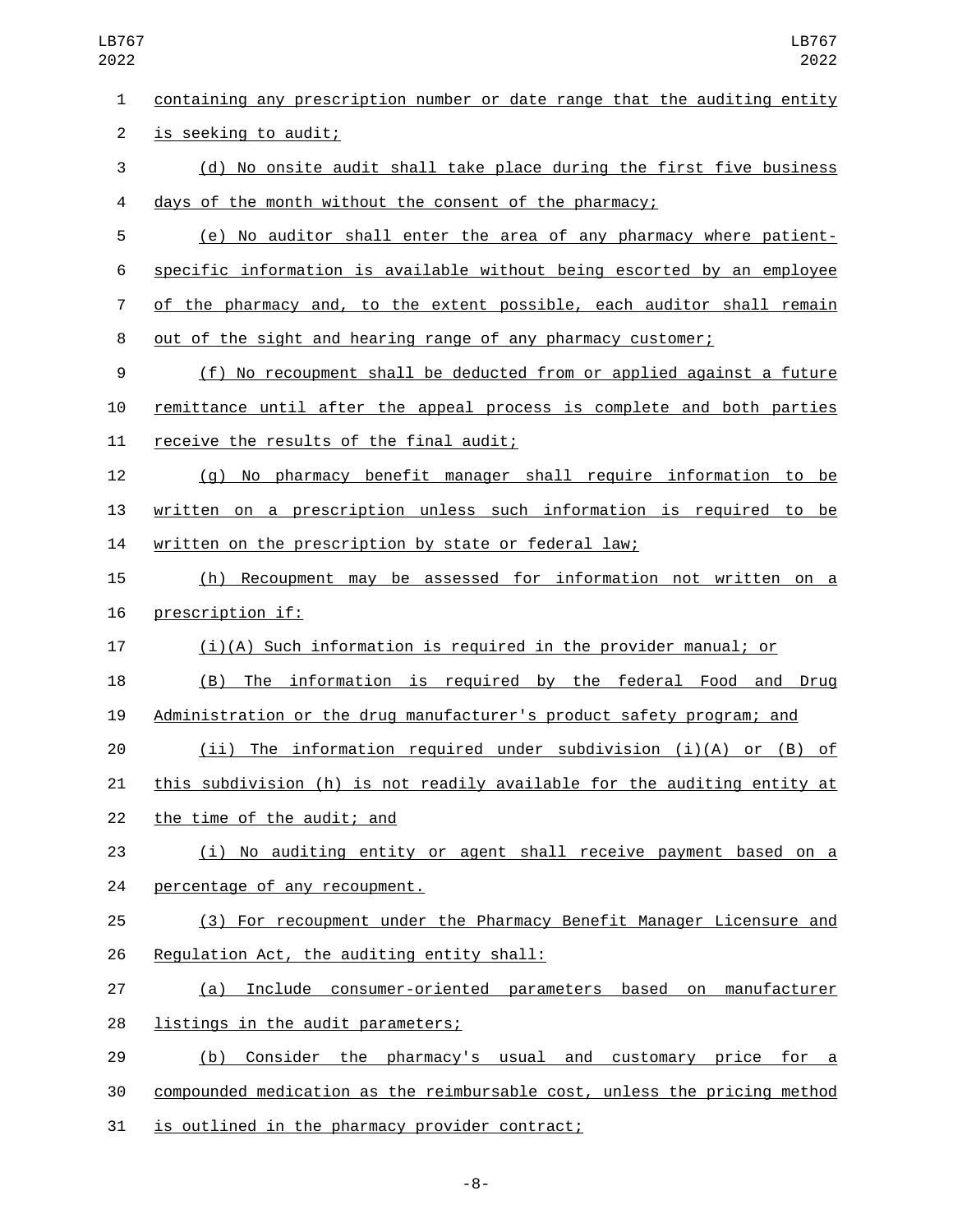| $\mathbf{1}$   | (c) Base a finding of overpayment or underpayment on the actual           |
|----------------|---------------------------------------------------------------------------|
| $\overline{2}$ | overpayment or underpayment and not a projection that relies on the       |
| 3              | number of patients served who have a similar diagnosis, the number of     |
| 4              | similar orders, or the number of refills for similar drugs;               |
| 5              | (d) Not use extrapolation to calculate the recoupment or penalties        |
| 6              | unless required by state or federal law;                                  |
| $\overline{7}$ | (e) Not include a dispensing fee in the calculation of an                 |
| 8              | overpayment, unless a prescription was not actually dispensed, the        |
| 9              | prescriber denied authorization, the prescription dispensed was a         |
| 10             | medication error by the pharmacy, or the identified overpayment is solely |
| 11             | based on an extra dispensing fee;                                         |
| 12             | (f) Not consider as fraud any clerical or record-keeping error, such      |
| 13             | as a typographical error, scrivener's error, or computer error regarding  |
| 14             | a required document or record. Such error may be subject to recoupment;   |
| 15             | (g) Not assess any recoupment in the case of an error that has no         |
| 16             | actual financial harm to the covered person or health benefit plan. An    |
| 17             | error that is the result of the pharmacy failing to comply with a formal  |
| 18             | corrective action plan may be subject to recoupment; and                  |
| 19             | (h) Not allow interest to accrue during the audit period for either       |
| 20             | party, beginning with the notice of the audit and ending with the final   |
| 21             | audit report.                                                             |
| 22             | $(4)(a)$ To validate a pharmacy record and the delivery of a pharmacy     |
| 23             | service, the pharmacy may use an authentic and verifiable statement or    |
| 24             | record, including a medication administration record of a nursing home,   |
| 25             | assisted living facility, hospital, physician, or other authorized        |
| 26             | practitioner or an additional audit documentation parameter located in    |
| 27             | the provider manual.                                                      |
| 28             | (b) Any legal prescription that meets the requirements in this            |
| 29             | section may be used to validate a claim in connection with a              |
| 30             | prescription, refill, or change in a prescription, including a medication |
| 31             | administration record, fax, e-prescription, or documented telephone call  |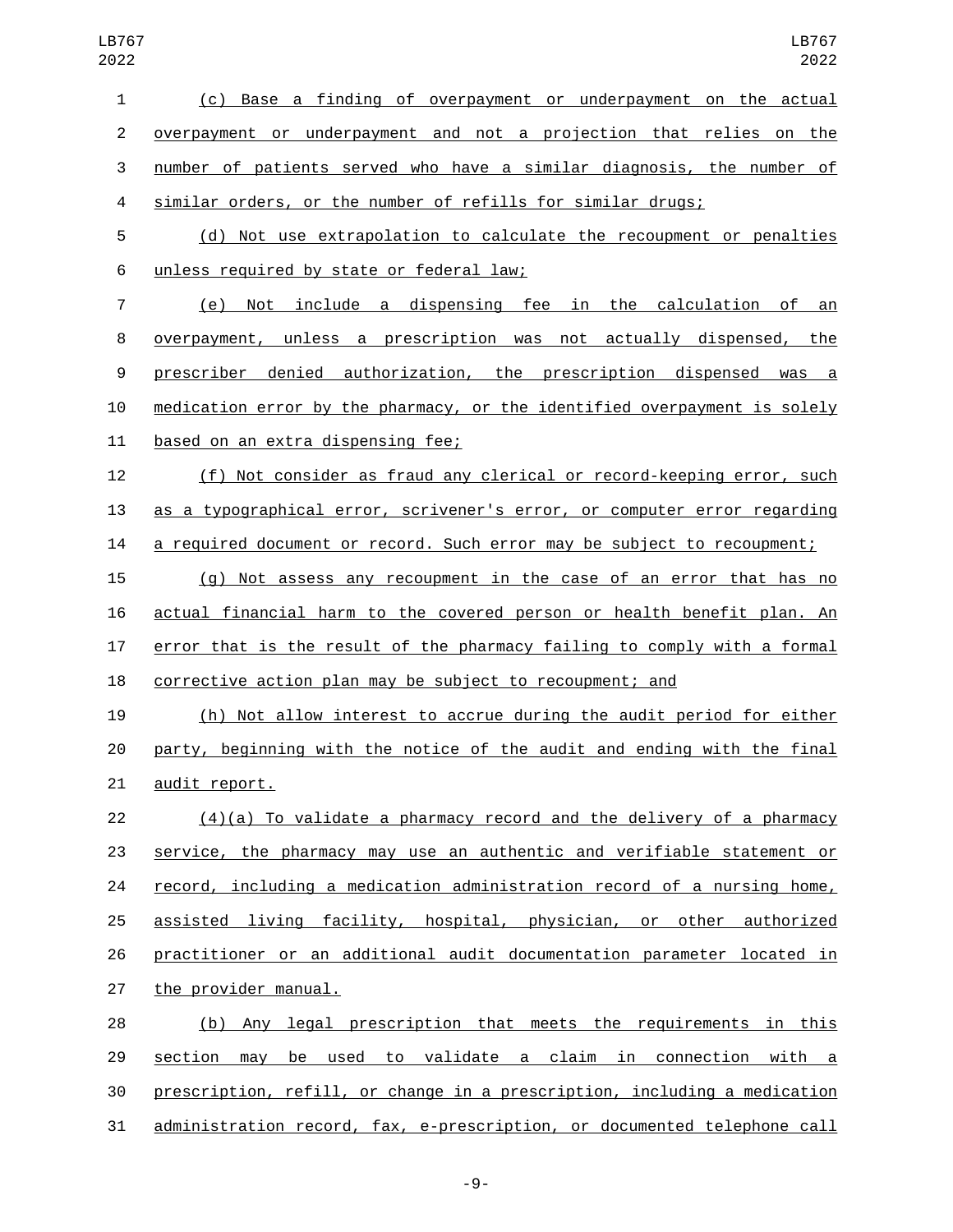1 from the prescriber to the prescriber's agent. (5) The auditing entity conducting the audit shall establish a written appeal process which shall include procedures for appealing both a preliminary audit report and a final audit report. (6)(a) A preliminary audit report shall be delivered to the pharmacy within one hundred twenty days after the conclusion of the audit. (b) A pharmacy shall be allowed at least thirty days following receipt of a preliminary audit report to provide documentation to address 9 any discrepancy found in the audit. (c) A final audit report shall be delivered to the pharmacy within one hundred twenty days after receipt of the preliminary audit report or the appeal process has been exhausted, whichever is later. (d) An auditing entity shall remit any money due to a pharmacy or pharmacist as the result of an underpayment of a claim within forty-five days after the appeal process has been exhausted and the final audit 16 report has been issued. (7) Where contractually required, an auditing entity shall provide a copy to the plan sponsor of any of the plan sponsor's claims that were included in the audit, and any recouped money shall be returned to the 20 health benefit plan or plan sponsor. (8) This section does not apply to any investigative audit that involves suspected fraud, willful misrepresentation, or abuse, or any audit completed by a state-funded health care program. Sec. 8. (1) With respect to each contract and contract renewal 25 between a pharmacy benefit manager and a pharmacy, the pharmacy benefit manager shall:26 (a) Update any maximum allowable cost price list at least every seven business days, noting any price change from the previous list, and provide a means by which a network pharmacy may promptly review a current price in an electronic, print, or telephonic format within one business day of any such change at no cost to the pharmacy;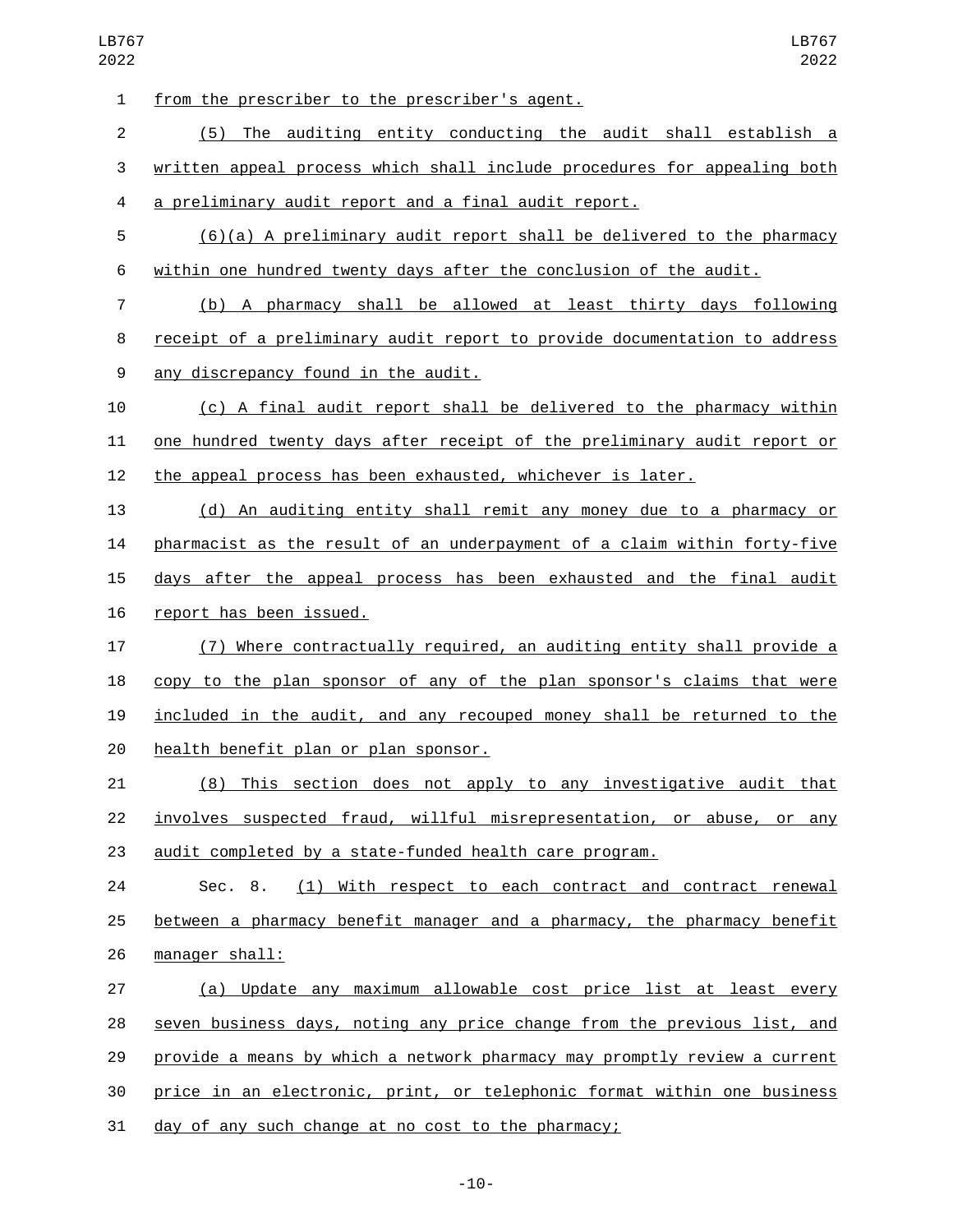| $\mathbf{1}$   | (b) Maintain a procedure to eliminate a product from the maximum         |
|----------------|--------------------------------------------------------------------------|
| $\overline{2}$ | allowable cost price list in a timely manner to remain consistent with   |
| 3              | any change in the marketplace; and                                       |
| 4              | (c) Make the maximum allowable cost price list available to each         |
| 5              | contracted pharmacy in a format that is readily accessible and usable to |
| 6              | the contracted pharmacy.                                                 |
| $\overline{7}$ | (2) A pharmacy benefit manager shall not place a prescription drug       |
| 8              | on a maximum allowable cost price list unless the drug is available for  |
| 9              | purchase by pharmacies in this state from a national or regional drug    |
| 10             | wholesaler and is not obsolete.                                          |
| 11             | (3) Each contract between a pharmacy benefit manager and a pharmacy      |
| 12             | shall include a process to appeal, investigate, and resolve disputes     |
| 13             | regarding any maximum allowable cost price. The process shall include:   |
| 14             | (a) A fifteen-business-day limit on the right to appeal following        |
| 15             | submission of an initial claim by a pharmacy;                            |
| 16             | (b) A requirement that any appeal be investigated and resolved           |
| 17             | within seven business days after the appeal is received by the pharmacy  |
| 18             | benefit manager; and                                                     |
| 19             | (c) A requirement that the pharmacy benefit manager provide a reason     |
| 20             | for any denial of an appeal and identify the national drug code for the  |
| 21             | drug that may be purchased by the pharmacy at a price at or below the    |
| 22             | price on the maximum allowable cost price list as determined by the      |
| 23             | pharmacy benefit manager.                                                |
| 24             | (4) If an appeal is determined to be valid by the pharmacy benefit       |
| 25             | manager, the pharmacy benefit manager shall:                             |
| 26             | (a) Make an adjustment in the drug price no later than one day after     |
| 27             | the appeal is resolved; and                                              |
| 28             | (b) Permit the appealing pharmacy to reverse and rebill the claim in     |
| 29             | question, using the date of the original claim.                          |
| 30             | (1) A pharmacy benefit manager that reimburses a 340B<br>Sec. 9.         |
| 31             | entity for a drug that is subject to an agreement under 42 U.S.C. 256b   |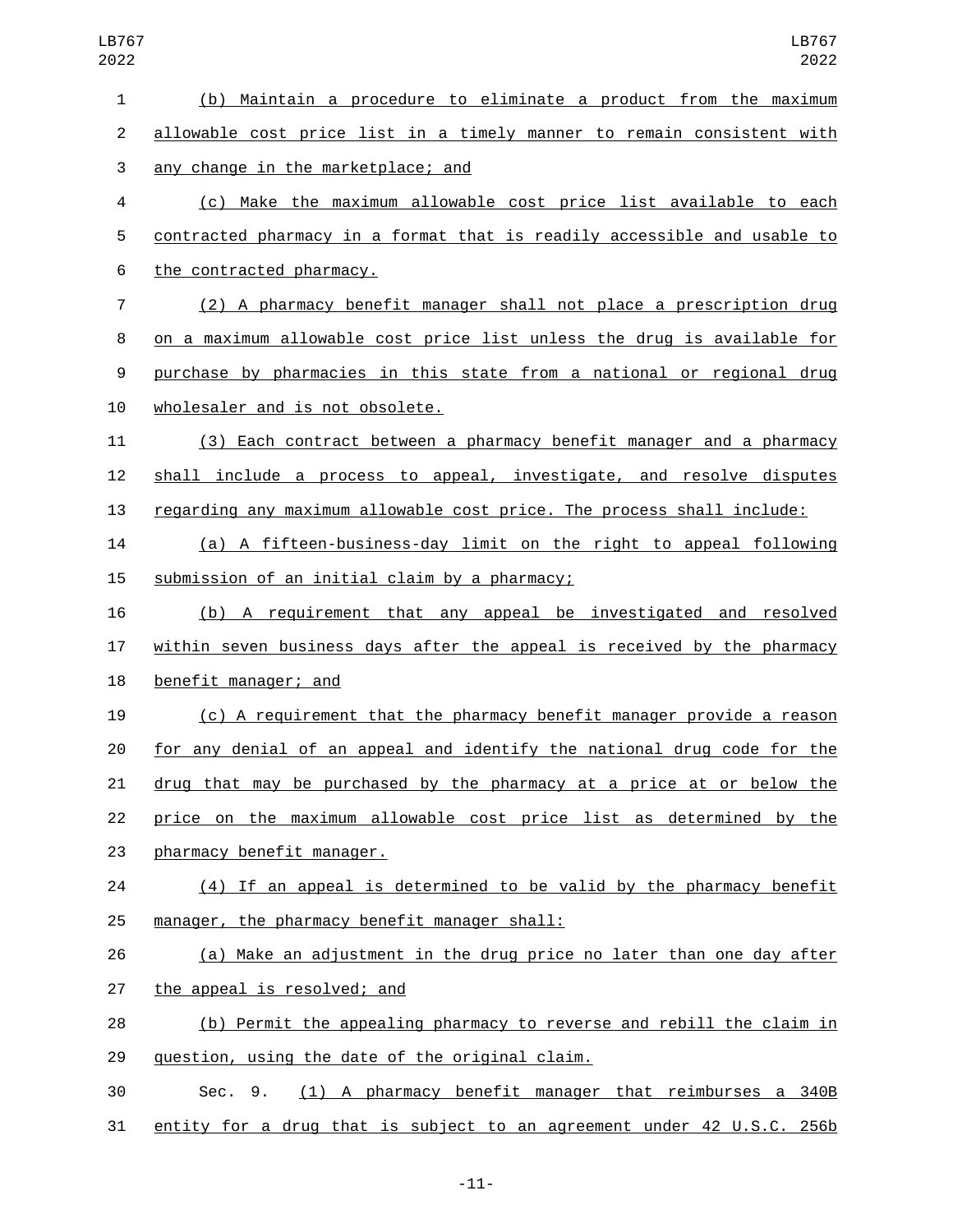| $\mathbf{1}$     | shall not reimburse the 340B entity for the pharmacy-dispensed drug at a  |
|------------------|---------------------------------------------------------------------------|
| $\overline{2}$   | rate lower than that paid for the same drug to similarly situated         |
| 3                | pharmacies that are not 340B entities, and shall not assess any fee,      |
| 4                | chargeback, or other adjustment upon the 340B entity on the basis that    |
| 5                | the 340B entity participates in the program set forth in 42 U.S.C. 256b.  |
| 6                | (2) A pharmacy benefit manager shall not discriminate against a 340B      |
| 7                | entity in a manner that prevents or interferes with a covered             |
| 8                | individual's choice to receive such drug from the corresponding 340B      |
| $\boldsymbol{9}$ | entity.                                                                   |
| 10               | (3) For purposes of this section, 340B entity means an entity             |
| 11               | participating in the federal 340B drug discount program, as described in  |
| 12               | 42 U.S.C. 256b, including the participating entity's pharmacy<br>or       |
| 13               | or any pharmacy or pharmacies contracted with the<br>pharmacies,          |
| 14               | participating entity to dispense a drug purchased through such program.   |
| 15               | A pharmacy benefit manager shall not exclude a Nebraska<br>Sec. 10.       |
| 16               | pharmacy from participation in the pharmacy benefit manager's specialty   |
| 17               | pharmacy network if:                                                      |
| 18               | (1) The pharmacy holds a specialty pharmacy accreditation from a          |
| 19               | nationally recognized independent accrediting organization; and           |
| 20               | The pharmacy is willing to accept the terms and conditions of<br>(2)      |
| 21               | the pharmacy benefit manager's agreement with the pharmacy benefit        |
| 22               | manager's specialty pharmacies.                                           |
| 23               | (1) The director shall enforce compliance with the<br>Sec. 11.            |
| 24               | requirements of the Pharmacy Benefit Manager Licensure and Regulation     |
| 25               | Act.                                                                      |
| 26               | (2)(a) Pursuant to the Insurers Examination Act, the director may         |
| 27               | examine or audit the books and records of a pharmacy benefit manager      |
| 28               | providing a claims processing service or other prescription drug or       |
| 29               | device service for a health benefit plan to determine compliance with the |
| 30               | act.                                                                      |
| 31               | (b) Information or data acquired during an examination under              |